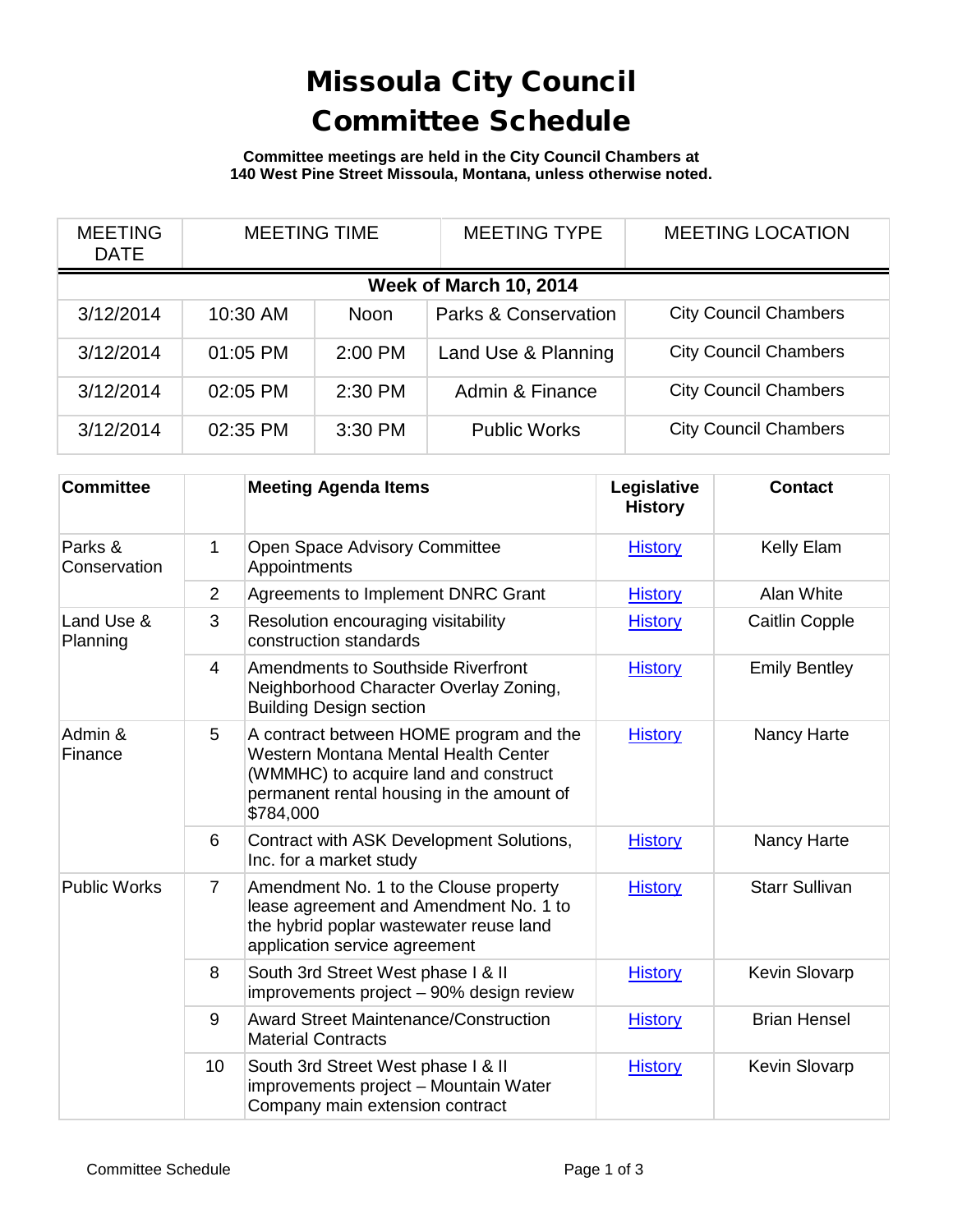## Missoula City Council Committee Schedule

**Committee meetings are held in the City Council Chambers at 140 West Pine Street Missoula, Montana, unless otherwise noted.**

*The following items have been referred to City Council committees, but the committees will not discuss them in the coming week:*

| <b>Committee</b>        |                         | <b>Held Meeting Agenda Items</b>                                                                                                                                                                 | Legislative<br><b>History</b> | <b>Contact</b>        |
|-------------------------|-------------------------|--------------------------------------------------------------------------------------------------------------------------------------------------------------------------------------------------|-------------------------------|-----------------------|
| Admin &<br>Finance      | $\mathbf{1}$            | Discussion of Remote Attendance or Proxy<br>Voting                                                                                                                                               | <b>History</b>                | Caitlin Copple        |
|                         | $\overline{2}$          | Journal vouchers                                                                                                                                                                                 | <b>History</b>                | Leigh Griffing        |
|                         | 3                       | Budget transfers.                                                                                                                                                                                | <b>History</b>                | Leigh Griffing        |
|                         | $\overline{\mathbf{4}}$ | Disposition of surplus City land.                                                                                                                                                                | <b>History</b>                | Nancy Harte           |
| Parks &<br>Conservation | 5                       | Discuss the City's strategy to complete a<br>boundary survey of Greenough Park.                                                                                                                  | <b>History</b>                | Dave Strohmaier       |
|                         | 6                       | Agreement for lighting the Madison St.<br>Pedestrian Bridge                                                                                                                                      | <b>History</b>                | Donna Gaukler         |
|                         | $\overline{7}$          | Parks Department Turf Management<br>Program                                                                                                                                                      | <b>History</b>                | <b>Bob Worthen</b>    |
| Comm. of the<br>Whole   | 8                       | Propose the City Council be a member unit<br>of the Missoula Chamber of Commerce.                                                                                                                | <b>History</b>                | Caitlin Copple        |
|                         | $\boldsymbol{9}$        | Every Voice Engaged--A Municipal Gaming<br>Tool to engage the public in budget<br>prioritization                                                                                                 | <b>History</b>                | <b>Caitlin Copple</b> |
|                         | 10                      | Updates from Council representatives on the<br>Health Board, Community Forum,<br><b>Transportation Policy Coordinating</b><br>Committee, other boards and commissions<br>as necessary. (Ongoing) | <b>History</b>                | <b>Marilyn Marler</b> |
|                         | 11                      | Update from Missoula Economic Partnership<br>President/CEO James Grunke                                                                                                                          | <b>History</b>                | <b>Marilyn Marler</b> |
|                         | 12                      | Conference updates and information sharing                                                                                                                                                       | <b>History</b>                | <b>Marilyn Marler</b> |
|                         | 13                      | Bi-annual meeting with the Chamber of<br>Commerce                                                                                                                                                | <b>History</b>                | <b>Marilyn Marler</b> |
| Land Use &<br>Planning  | 14                      | Annexation, (see separate list at City Clerk's<br>Office for pending annexations) (Ongoing in<br>committee)                                                                                      | <b>History</b>                | Marty Rehbein         |
|                         | 15                      | Discussion of City planning issues with<br>members of the Planning Board.                                                                                                                        | <b>History</b>                | <b>Bob Jaffe</b>      |